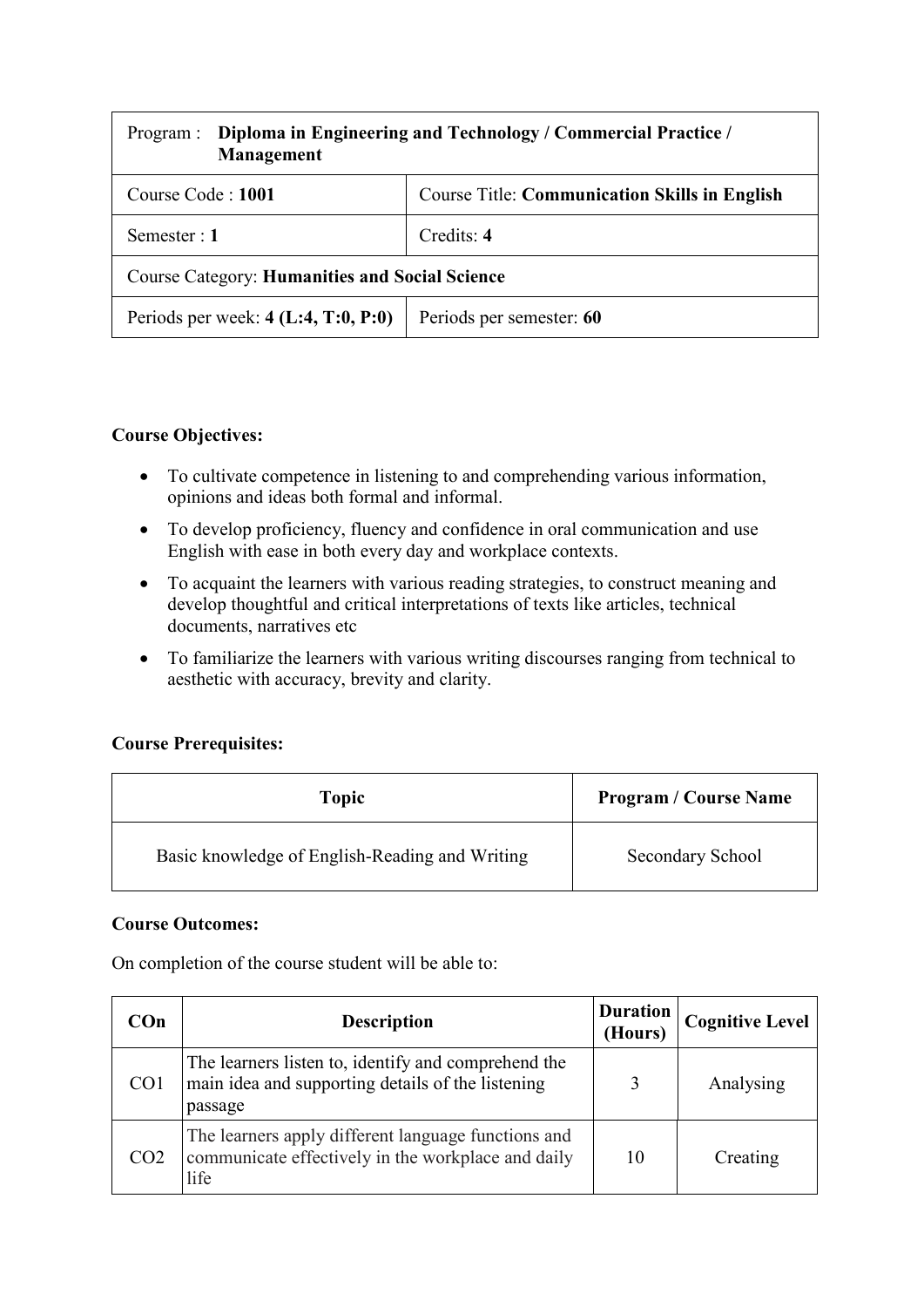| CO <sub>3</sub> | The learners read, comprehend and analyze the<br>ideas and concepts contained in articles, technical<br>writings and narratives and express them in their own<br>words | 20 | Creating |
|-----------------|------------------------------------------------------------------------------------------------------------------------------------------------------------------------|----|----------|
| CO <sub>4</sub> | The learners apply the different techniques of writing<br>and compose technical, documents like reports,<br>emails and so on.                                          | 25 | Creating |

## **CO – PO Mapping:**

| Course<br><b>Outcomes</b> | PO <sub>1</sub> | PO <sub>2</sub> | PO <sub>3</sub> | PO <sub>4</sub> | PO <sub>5</sub> | <b>PO6</b> | PO <sub>7</sub> |
|---------------------------|-----------------|-----------------|-----------------|-----------------|-----------------|------------|-----------------|
| CO <sub>1</sub>           |                 |                 |                 |                 |                 |            |                 |
| CO <sub>2</sub>           |                 |                 |                 |                 |                 |            |                 |
| CO <sub>3</sub>           |                 |                 |                 |                 |                 |            |                 |
| CO <sub>4</sub>           |                 |                 |                 |                 |                 | ◠          |                 |

3-Strongly mapped, 2-Moderately mapped, 1-Weakly mapped

## **Course Outline:**

On completion of the course student will be able to:

| <b>Module</b><br><b>Outcomes</b> | <b>Description</b>                                                                        | <b>Duration</b><br>(Hours) | Course<br><b>Outcomes</b>          | Cognitive<br><b>Level</b> |
|----------------------------------|-------------------------------------------------------------------------------------------|----------------------------|------------------------------------|---------------------------|
| M1.01                            | Read with comprehension                                                                   | 5                          | CO <sub>3</sub>                    | Understanding             |
| M <sub>1.02</sub>                | Make use of contextual clues to infer<br>meanings of unfamiliar words from<br>the context | 1                          | CO <sub>1</sub><br>CO <sub>3</sub> | Applying                  |
| M1.03                            | Learn to introduce oneself                                                                |                            | CO <sub>2</sub><br>CO <sub>4</sub> | Applying                  |
| M1.04                            | Use appropriate structures to state<br>one's opinion                                      | 3                          | CO <sub>2</sub>                    | Applying                  |
| M1.05                            | Write technical reports effectively                                                       | 3                          | CO <sub>4</sub>                    | Creating                  |

**Contents:** Gift of the Magi, Reading Passage (Workplace/Technical), Grammatical and vocabulary units: Concord; meaning from context, Stating one's opinion, Self-Introduction Report Writing - Graph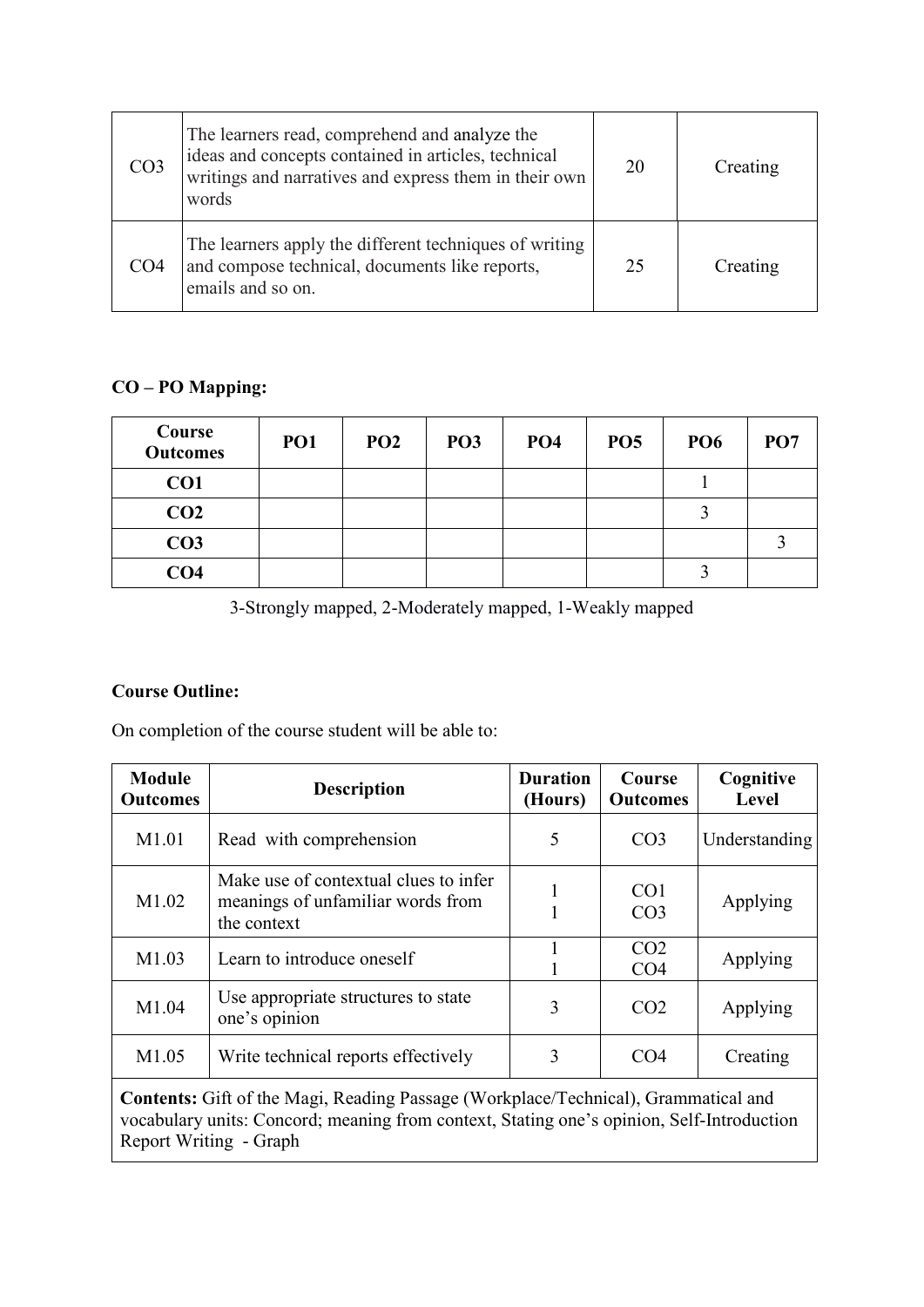| M <sub>2.01</sub> | Read and understand                                                 | $\overline{4}$ | CO <sub>3</sub>                                       | Understanding |
|-------------------|---------------------------------------------------------------------|----------------|-------------------------------------------------------|---------------|
| M <sub>2.02</sub> | Gain accuracy in the use of words                                   |                | CO <sub>2</sub><br>CO <sub>1</sub><br>CO <sub>4</sub> | Applying      |
| M2.03             | Gain proficiency in the accurate use<br>of tense.                   |                | CO <sub>2</sub><br>CO <sub>4</sub>                    | Applying      |
| M2.04             | Use linking words to signal sequence,<br>cause and effect and so on | $\mathcal{L}$  | CO <sub>4</sub>                                       | Applying      |
| M2.05             | Make effective presentations                                        | 3              | CO4                                                   | Creating      |
|                   | <b>Series Test I</b>                                                |                |                                                       |               |

**Contents**: Stopping by the Woods, Reading Passage (Workplace/Technology), Grammar and vocabulary: Time and tense; Signal Words, Stating opinion, Expressing reasons Slide Preparation and presentation

| M3.01  | Identify the main ideas in the text by<br>using different reading strategies  | 5              | CO <sub>3</sub>                    | Understanding |
|--------|-------------------------------------------------------------------------------|----------------|------------------------------------|---------------|
| M3.02  | Understand the meaning, and use of<br>new words                               |                | CO <sub>1</sub><br>CO <sub>3</sub> | Applying      |
| M3.03  | Use words appropriately<br>understanding the specific nuances of<br>each word | 1              | CO <sub>2</sub>                    | Applying      |
| M03.04 | Use passive voice effectively in<br>various contexts                          | $\overline{2}$ | CO <sub>4</sub>                    | Applying      |
| M3.05  | Compose Emails for business<br>correspondence                                 | 3              | CO <sub>4</sub>                    | Creating      |
| M3.06  | Describe a process effectively                                                | 3              | CO4                                | Creating      |

**Contents:** Short excerpts from: Malgudi Days – Astrologer's Day, Reading Passage (Work Place/Technology), Grammar and Vocabulary: Homophones &Homonyms, Affixes, Passive Voice, Process Description, Asking for permission

| M4.01 | Read and comprehend ideas                            | 4          | CO <sub>3</sub>                    | Understanding |
|-------|------------------------------------------------------|------------|------------------------------------|---------------|
| M4.02 | Understand the meaning of new<br>words and their use | 0.5<br>0.5 | CO <sub>1</sub><br>CO <sub>3</sub> | Understanding |
| M4.03 | Report direct speech accurately                      |            | CO <sub>2</sub><br>CO <sub>4</sub> | Applying      |
| M4.04 | Agree/Disagree politely and<br>effectively           |            | CO <sub>2</sub><br>CO <sub>4</sub> | Applying      |
| M4.05 | Give instructions with clarity.                      |            | CO <sub>2</sub><br>CO4             | Applying      |